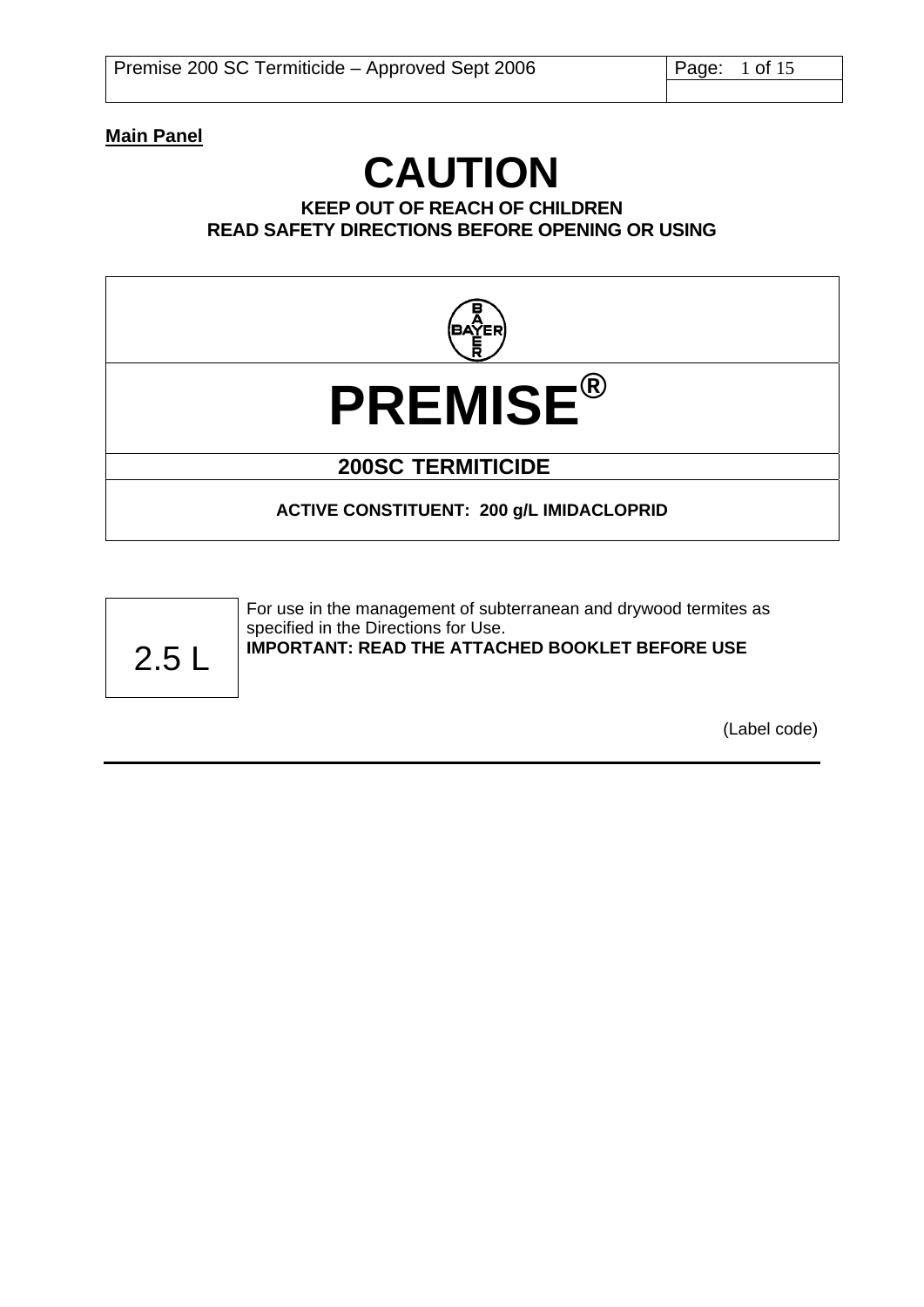## **Front Page of Booklet**

## **CAUTION KEEP OUT OF REACH OF CHILDREN READ SAFETY DIRECTIONS BEFORE OPENING OR USING**

#### **PREMISE 200 SC TERMITICIDE**

#### **ACTIVE CONSTITUENT: 200 g/L IMIDACLOPRID**

For use in the management of subterranean and drywood termites as specified in the directions for use.

#### **Storage and Disposal**

Store in the closed, original container in a cool, well ventilated area. Do not store for prolonged periods in direct sunlight. Triple or preferably pressure rinse container before disposal. Add rinsings to spray tank. Do not dispose of undiluted chemicals on site. If recycling, replace cap and return clean containers to recycler or designated collection point. If not recycling, break, crush or puncture and bury empty containers in a local authority landfill. If no landfill is available, bury the containers below 500 mm in a disposal pit specifically marked and set up for this purpose clear of waterways, desirable vegetation and tree roots. Empty containers and product should not be burnt.

#### **Safety Directions**

Harmful if swallowed. May irritate the eyes and skin. Repeated occupational exposure during use may cause allergic disorders. Avoid contact with eyes and skin. When using the product, wear cotton overalls buttoned to the neck and wrist and a washable hat and elbow-length PVC gloves. If clothing becomes contaminated with product or wet with spray, remove clothing immediately. If product or spray on skin, immediately wash area with soap and water. Wash hands after use. After each day's use, wash gloves and contaminated clothing.

#### **First Aid**

If poisoning occurs contact a doctor or Poisons Information Centre (131126).

#### **Material Safety Data Sheet**

Additional information is listed in the Material Safety Data Sheet.

#### **Exclusion of Liability**

This product must be used strictly as directed and in accordance with all instructions appearing on the label and in other reference material. So far is it is lawfully able to do so, Bayer Cropscience Pty Ltd accepts no liability or responsibility for loss or damage arising from failure to follow directions and instructions.

PREMISE<sup>®</sup> is a Registered Trademark of Bayer

APVMA Approval Number: 49098/ 2.5/ 0806

#### **IMPORTANT: READ THIS BOOKLET BEFORE USE**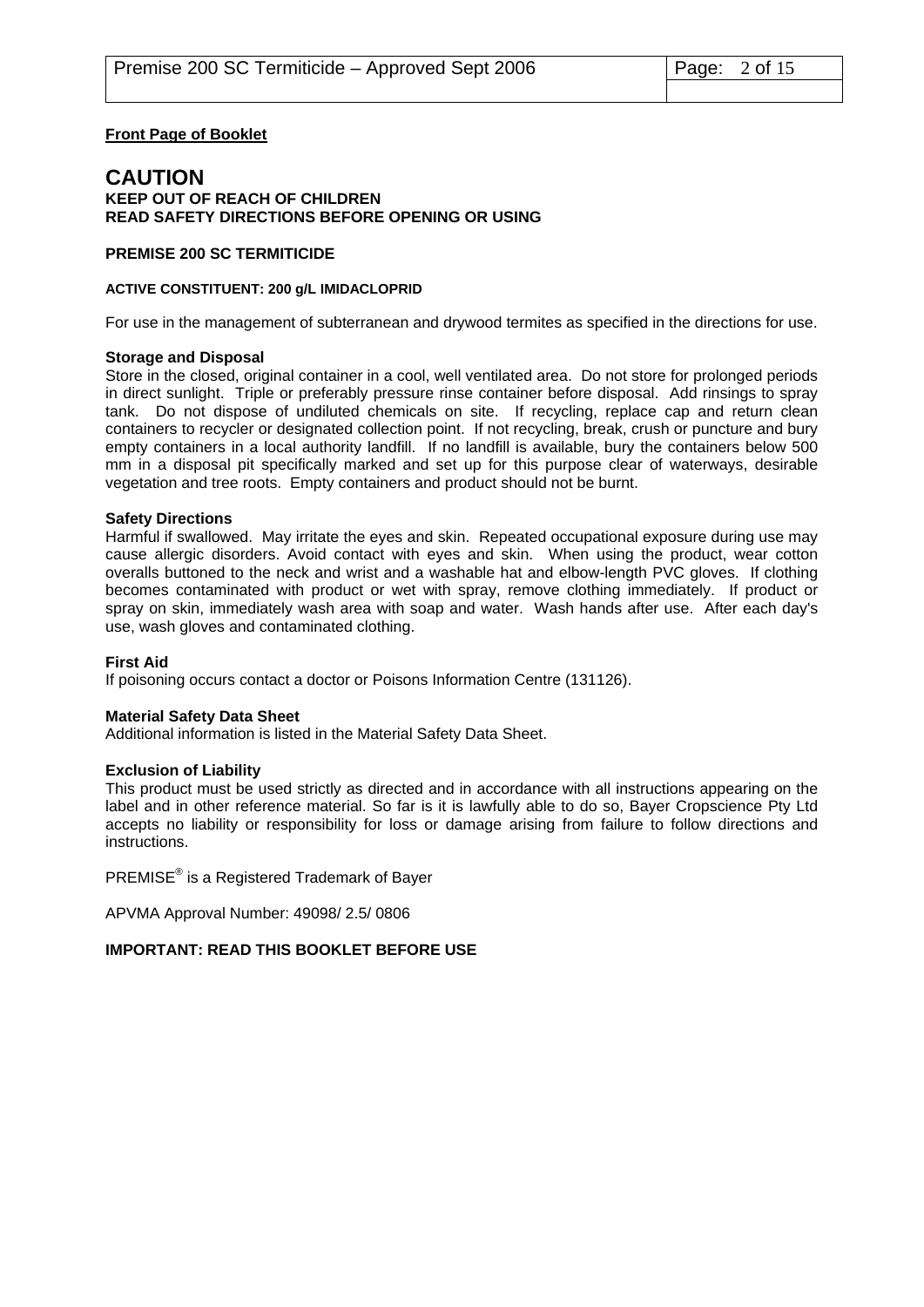| Premise 200 SC Termiticide – Approved Sept 2006 |  |
|-------------------------------------------------|--|
|-------------------------------------------------|--|

## **Auxillary panel**

| <b>Bayer Environmental Science</b><br>A Business Group of<br><b>Bayer CropScience</b>                                                                                                            |
|--------------------------------------------------------------------------------------------------------------------------------------------------------------------------------------------------|
| <b>Bayer Environmental Science</b><br>Bayer CropScience Pty Ltd<br>ABN 87 000 226 022<br>391-393 Tooronga Road<br>Hawthorn East, Victoria 3123<br>Telephone (03) 9248 6888<br>www.bayeres.com.au |
|                                                                                                                                                                                                  |

## **FOR 24 HOUR SPECIALIST ADVICE IN EMERGENCY ONLY PHONE 1800 033 111**

Drum muster Logo.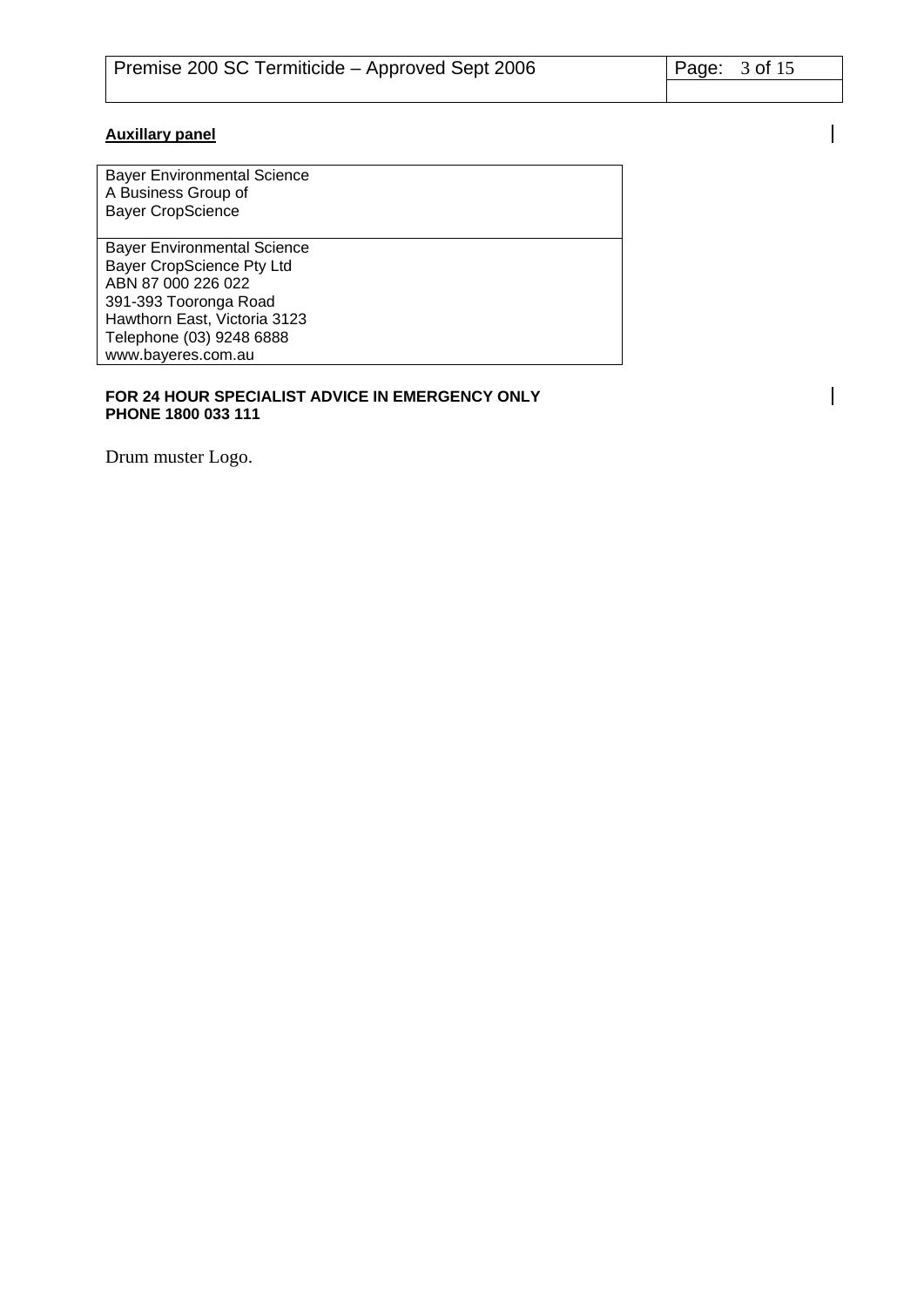## **Booklet:**

## **Directions for use** (all states except Tasmania)

## **Restraints:**

DO NOT apply to soils if excessively wet or immediately after heavy rain to avoid run-off of chemical. DO NOT disturb the treated zone with subsequent construction or additions or alterations, paths, steps, flower beds, etc.

DO NOT use at less than indicated label rates.

DO NOT use in cavity walls except for direct treatment of a nest or when applied with a foaming agent, as a dry foam, direct to any other termite activity.

| <b>SITUATION</b>                                                                                                                                                                                                                                     | <b>PEST</b>                                                                                                       | <b>RATE</b>                                                                                               | <b>CRITICAL COMMENTS</b>                                                                                                                                                                                                                                                                                                                                                                                                                                                                                                                                                                                                                                                                                                                                                                                                                                                                                                                                                                                                                                                                                                                                                                                                                                                                                                                                                                                                                                                                                                                                                                                                                                                                                                                                                                                                                                                                                                                                                                                                                                                                                       |
|------------------------------------------------------------------------------------------------------------------------------------------------------------------------------------------------------------------------------------------------------|-------------------------------------------------------------------------------------------------------------------|-----------------------------------------------------------------------------------------------------------|----------------------------------------------------------------------------------------------------------------------------------------------------------------------------------------------------------------------------------------------------------------------------------------------------------------------------------------------------------------------------------------------------------------------------------------------------------------------------------------------------------------------------------------------------------------------------------------------------------------------------------------------------------------------------------------------------------------------------------------------------------------------------------------------------------------------------------------------------------------------------------------------------------------------------------------------------------------------------------------------------------------------------------------------------------------------------------------------------------------------------------------------------------------------------------------------------------------------------------------------------------------------------------------------------------------------------------------------------------------------------------------------------------------------------------------------------------------------------------------------------------------------------------------------------------------------------------------------------------------------------------------------------------------------------------------------------------------------------------------------------------------------------------------------------------------------------------------------------------------------------------------------------------------------------------------------------------------------------------------------------------------------------------------------------------------------------------------------------------------|
| Existing buildings:<br>Protective<br>treatments for<br>existing buildings<br>including domestic,<br>industrial,<br>government and<br>commercial<br>premises<br>New Buildings*<br>External protective<br>treatments (only)<br>around new<br>buildings | Subterranean<br>termites<br>(except)<br><b>Mastotermes</b><br>darwiniensis)<br><b>Mastotermes</b><br>darwiniensis | <b>Spray</b><br>solution:<br>250 mL per<br>100 litres of<br>water<br>500 mL per<br>100 litres of<br>water | (See also general instructions)<br>Mix the required quantity of PREMISE in water and<br>apply using suitable application equipment to form<br>a complete and continuous treated zone around<br>and under the structure to be protected as per<br>AS.3660.2. The treated zone may be created using<br>a combination of conventional spraying and<br>trenching as well as soil rodding. Soil injection<br>equipment (rodding) should only be used where<br>trenching and treating the backfill is not possible.<br>Refer also to notes on recommended best practice<br>in general instructions<br><b>Perimeter Treatments:</b><br>If the building construction is slab-on-ground and<br>the slab is regarded as an intact termite barrier<br>then a Premise Perimeter treatment around the<br>outside of the structure may be employed.<br>Premise Perimeter treatments should be complete<br>vertical barrier-type treatments applied in<br>accordance with Australian Standard 3660.2 to the<br>external perimeter of the structure.<br>Concrete paths around the structure should be<br>drilled and injected with Premise solution in order<br>to establish the Premise Perimeter vertical barrier-<br>type treated zone at the rates prescribed in the<br>general instructions.<br>If there is any doubt that the slab is not or<br>cannot be determined to be an intact barrier or<br>if the building has a suspended floor then<br>additional horizontal-barrier-type treatments<br>should be employed where termites have<br>vertical access to the structure. As such<br>expansion joints, cracks in concrete foundation<br>slabs and pilings should be protected with<br>horizontal barrier rates.<br>In some cases the use of wetting agents or<br>foaming agents may be useful in overcoming non-<br>wetting soils or getting a more even application in<br>areas of difficult access or soil subsidence.<br>If the treated zone is disturbed by earthworks,<br>construction or severe drainage problems it will<br>have to be restored by re-application.<br>*Conditions apply in Queensland for the |
|                                                                                                                                                                                                                                                      |                                                                                                                   |                                                                                                           | application of barrier treatments to new<br>buildings                                                                                                                                                                                                                                                                                                                                                                                                                                                                                                                                                                                                                                                                                                                                                                                                                                                                                                                                                                                                                                                                                                                                                                                                                                                                                                                                                                                                                                                                                                                                                                                                                                                                                                                                                                                                                                                                                                                                                                                                                                                          |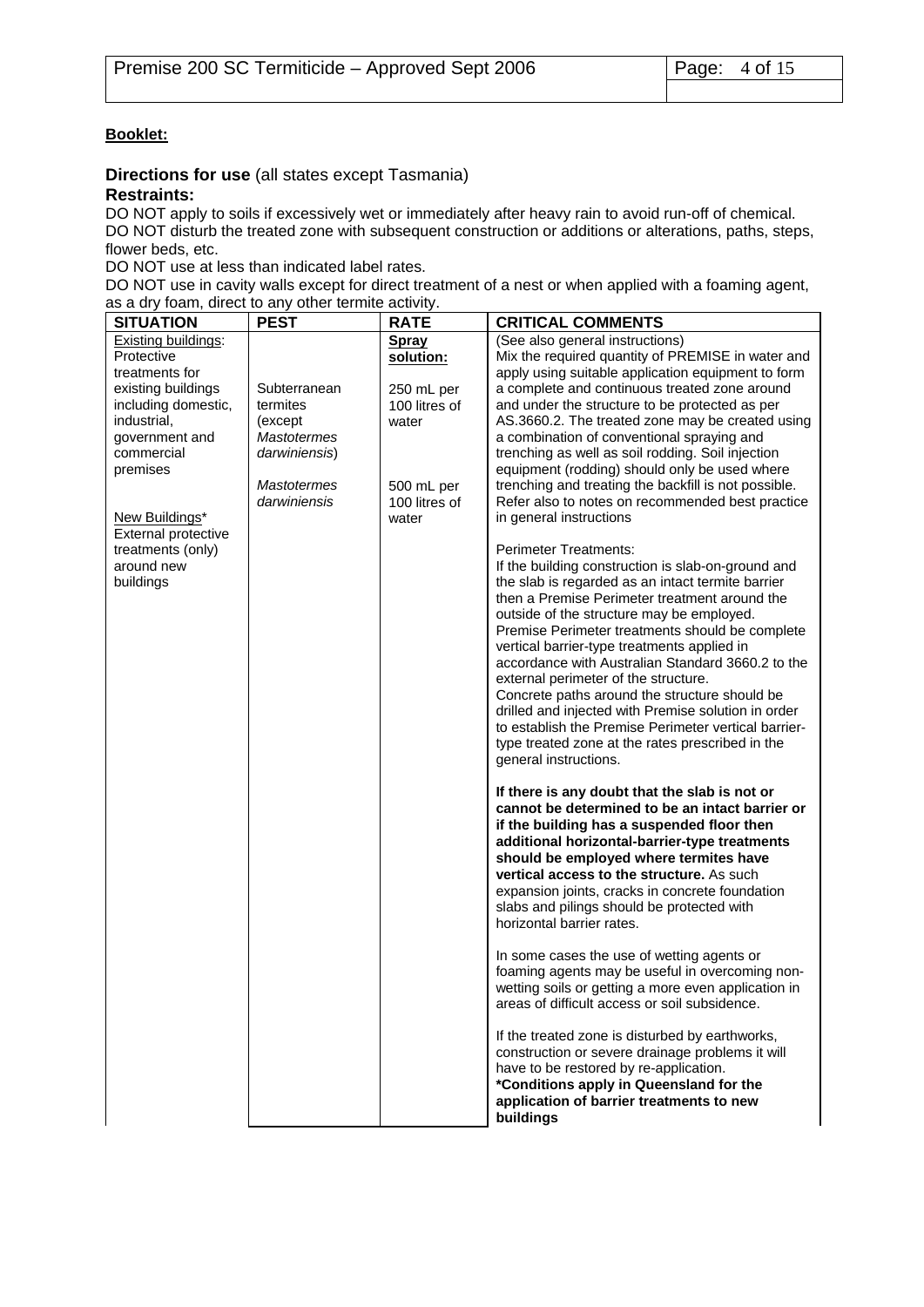| Service poles and<br>fence posts                                                                                                                                    |                                                                                                                                          |                                                                                                           | For new posts treat the bottom of the hole and the<br>backfill using a minimum of 10 L of solution per<br>hole. For existing posts create a continuous<br>treated zone 150 mm wide by soil rodding or<br>spraying the backfilled soil to a depth of 450 mm.<br>Infested posts may also be drilled and injected with<br>spray solution. Note that it is impossible to treat<br>the soil at the bottom of a sound post so future<br>attack via this route cannot be ruled out.                                                                                                                                                                                                                                                                                                                                                                                                                                                                                                                                                                                                                                                                                                                                                                                                                                                                                                                                                                                                                                                                                                                             |
|---------------------------------------------------------------------------------------------------------------------------------------------------------------------|------------------------------------------------------------------------------------------------------------------------------------------|-----------------------------------------------------------------------------------------------------------|----------------------------------------------------------------------------------------------------------------------------------------------------------------------------------------------------------------------------------------------------------------------------------------------------------------------------------------------------------------------------------------------------------------------------------------------------------------------------------------------------------------------------------------------------------------------------------------------------------------------------------------------------------------------------------------------------------------------------------------------------------------------------------------------------------------------------------------------------------------------------------------------------------------------------------------------------------------------------------------------------------------------------------------------------------------------------------------------------------------------------------------------------------------------------------------------------------------------------------------------------------------------------------------------------------------------------------------------------------------------------------------------------------------------------------------------------------------------------------------------------------------------------------------------------------------------------------------------------------|
| <b>SITUATION</b>                                                                                                                                                    | <b>PEST</b>                                                                                                                              | <b>RATE</b>                                                                                               | <b>CRITICAL COMMENTS</b>                                                                                                                                                                                                                                                                                                                                                                                                                                                                                                                                                                                                                                                                                                                                                                                                                                                                                                                                                                                                                                                                                                                                                                                                                                                                                                                                                                                                                                                                                                                                                                                 |
| Termite nests<br>(trees, stumps,<br>posts, power or<br>utility poles,<br>mounds, wall<br>cavities)                                                                  | Subterranean<br>termites<br>(except<br><b>Mastotermes</b><br>darwiniensis)<br><b>Mastotermes</b><br>darwiniensis                         | <b>Spray</b><br>solution:<br>250 mL per<br>100 litres of<br>water<br>500 mL per<br>100 litres of<br>water | Locate the nest by drilling holes into the wall, pole<br>or tree. Make sure that the full size of the nest is<br>identified especially the highest point. Apply at<br>least 20 litres of Premise dilution into the nest<br>through the drill holes. Drill holes should be<br>sealed after application.<br>Note: application to wall cavities behind plaster<br>board may result in water/mud staining of the<br>plasterboard. Use of a dry foam applicator can<br>reduce this risk and improve distribution within the<br>wall cavity (see below).<br>Ensure that any electrical wiring is located prior to<br>making any application in wall cavities. Do NOT<br>apply in the vicinity of live electrical wires.                                                                                                                                                                                                                                                                                                                                                                                                                                                                                                                                                                                                                                                                                                                                                                                                                                                                                        |
|                                                                                                                                                                     |                                                                                                                                          |                                                                                                           | When using foam to inject into nests in trees and<br>other situations it is still important to ensure that<br>the approximate centre of the nest is located and<br>that every effort is taken to ensure that termiticide<br>reaches this area. In many situations cavities may<br>form around a nest within a tree and foam may<br>therefore expand to only fill this cavity if not<br>injected to the correct depth within the tree which<br>corresponds to the nest itself.                                                                                                                                                                                                                                                                                                                                                                                                                                                                                                                                                                                                                                                                                                                                                                                                                                                                                                                                                                                                                                                                                                                            |
| Termites when nest<br>location not known<br>eg. active workings<br>in timber in-service,<br>infested wall<br>cavities and<br>external infested<br>timber situations | Termites:<br>including<br>subterranean<br>termites (eg.<br>Coptotermes spp.<br><b>Schedorhinotermes</b><br>spp.) and drywood<br>termites | <b>Spray</b><br>solution<br>$\overline{12.5 \text{ mL}}$ 5 L<br>water                                     | Apply only in conjunction with a suitable foaming<br>agent which is capable of delivering a dry foam. (A<br>dry foam is considered to be a foam with an<br>expansion ratio of 1:20 or greater). Foaming<br>agents which have been demonstrated to be non-<br>repellent to termites (eg. ProFoam) are<br>recommended.<br>Drill holes into infested wood and inject foam.<br>Progressively drill and inject. Care should be taken<br>not to drill holes too close together or foam will<br>emerge from other holes. It is recommended that<br>drill holes be taped over when not in use.<br>When applied into a termite gallery system or into<br>a termite infested void the foam expands to<br>thoroughly cover hidden or difficult to reach areas<br>and contacts insects deep within these galleries<br>and voids.<br>Care should be taken to minimise expansion run-<br>off of foam out of application equipment after use.<br>DO NOT use this type of application as the sole<br>source of control for active, structural infestations<br>by subterranean termites. It is not a substitute for<br>mechanical alteration or soil treatments designed<br>to provide protection of the structure. For active,<br>structural infestations by subterranean termites,<br>this application method should only be used to<br>supplement an application of Premise to the soil,<br>a termite bait system or other product registered<br>as a sole source for termite management. This<br>technique<br>intended<br>application<br>is<br><b>as</b><br>a<br>supplemental tool to kill subterranean termites that |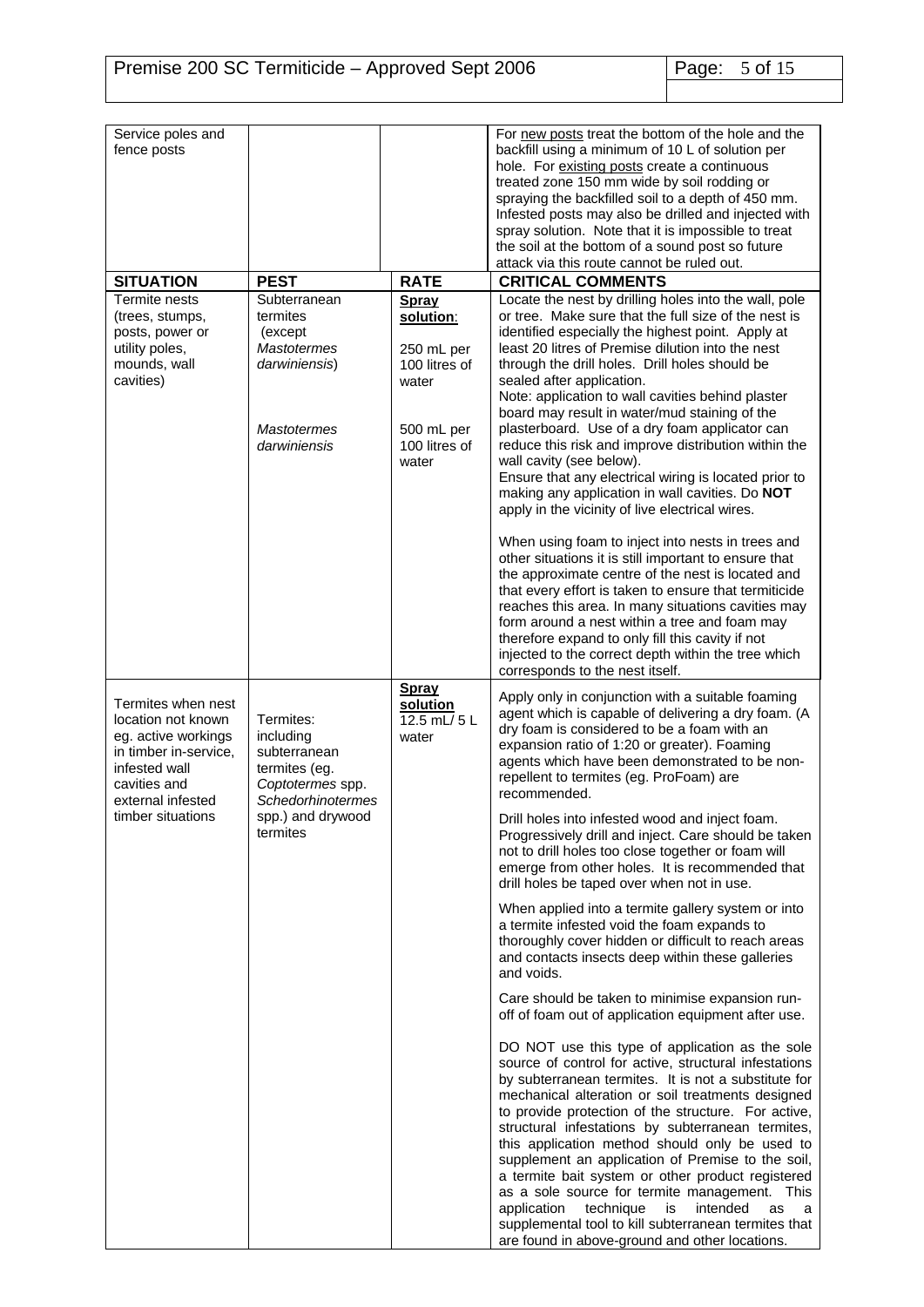| Premise 200 SC Termiticide - Approved Sept 2006 | Page: $6$ of 15 |  |
|-------------------------------------------------|-----------------|--|
|                                                 |                 |  |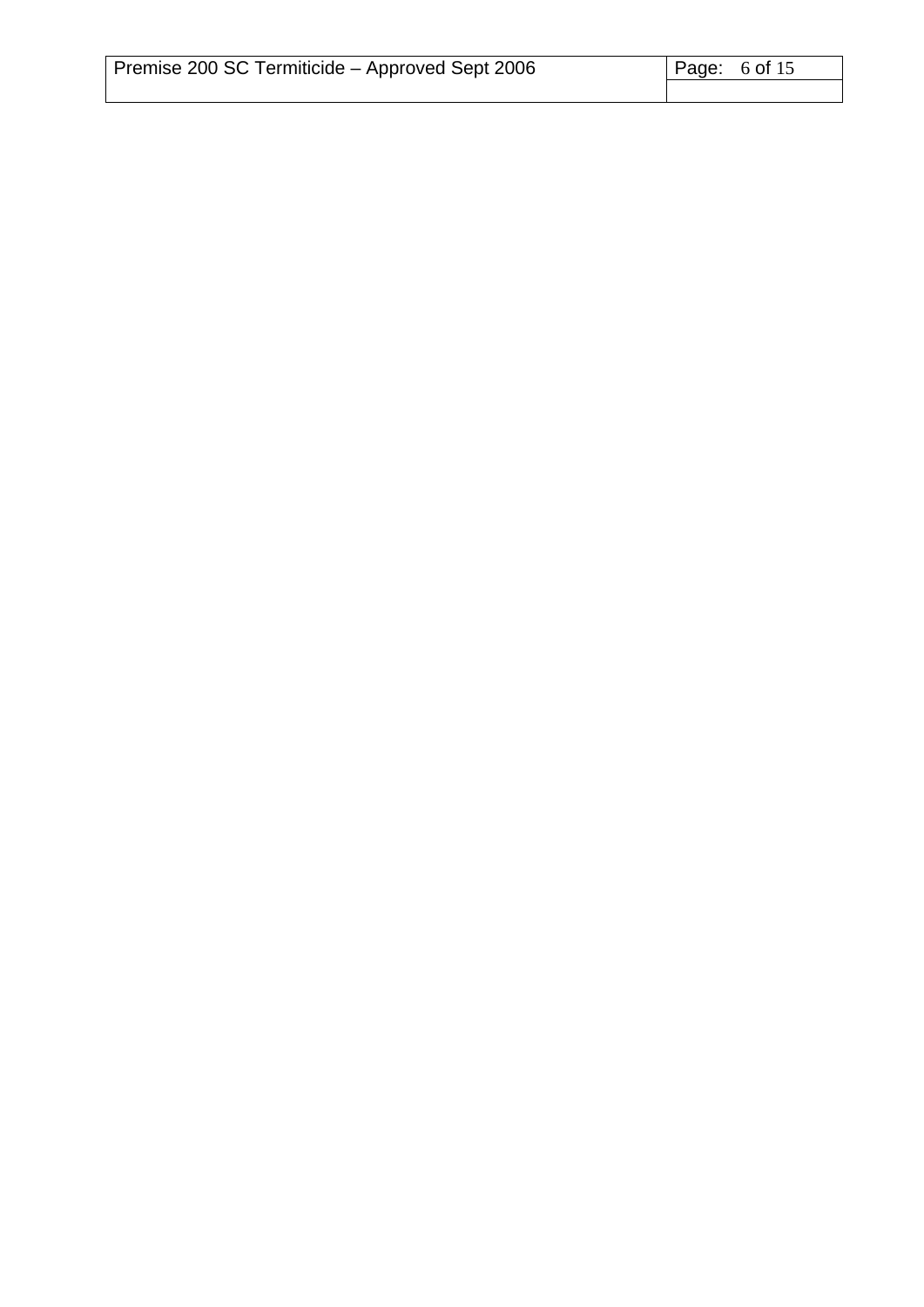| <b>SITUATION</b>                     | <b>PEST</b>                                                                | <b>RATE</b>                       | <b>CRITICAL COMMENTS</b>                                                                                                                                                                                                                                                                                                                                                                                                                     |
|--------------------------------------|----------------------------------------------------------------------------|-----------------------------------|----------------------------------------------------------------------------------------------------------------------------------------------------------------------------------------------------------------------------------------------------------------------------------------------------------------------------------------------------------------------------------------------------------------------------------------------|
| Reticulation<br>Systems:             |                                                                            | Spray solution:                   | The system (refer to the general instructions)<br>must be installed according to the                                                                                                                                                                                                                                                                                                                                                         |
| Perimeter and/or                     | Subterranean<br>termites<br>(except<br><b>Mastotermes</b><br>darwiniensis) | 250 mL per 100<br>litres of water | manufacturer's specifications. Premise must<br>only be applied via a reticulation system that<br>has been installed with a prepared sand /soil<br>bed of a minimum depth of 100 mm and even<br>compaction. If not possible alternative termite<br>protection needs to be arranged for the areas<br>omitted (see General Instructions for further<br>system requirements).                                                                    |
| service penetration<br>treatment     |                                                                            |                                   | The system installer must ensure that the<br>installation will result in the application of not<br>less than 250 mL (500 mL for Mastotermes<br>darwiniensis) of product per $m3$ of soil applied<br>in a continuous treated zone not less than 100<br>mm thick. The volume of soil treated and<br>diluted solution applied by a system is<br>dependent on the parameters of the particular<br>system and the type of soil type being present |
| Complete under<br>slab installations | <b>Mastotermes</b><br>darwiniensis                                         | 500 mL per 100<br>litres of water | respectively. Guidelines should be sought<br>from the manufacturer. For a treated zone<br>with dimensions of 300 mm deep x 150 mm<br>wide, 5 L per linear metre is suitable for<br>perimeter and/or service penetration only<br>systems. This will be different for systems<br>treating a different volume of soil.                                                                                                                          |
|                                      |                                                                            |                                   | For the horizontal barrier-type treated zone<br>under the slab not less than 20 mL (40 mL for<br>Mastotermes darwiniensis) of product is<br>required per $m^2$ . In addition, the system<br>installer must also ensure that a prepared<br>sand/soil bed of 100 mm depth is provided<br>across the whole of the under slab installation<br>to ensure complete horizontal coverage of the<br>product.                                          |

**NOT TO BE USED FOR ANY PURPOSE, OR IN ANY MANNER, CONTRARY TO THIS LABEL UNLESS AUTHORISED UNDER APPROPRIATE LEGISLATION**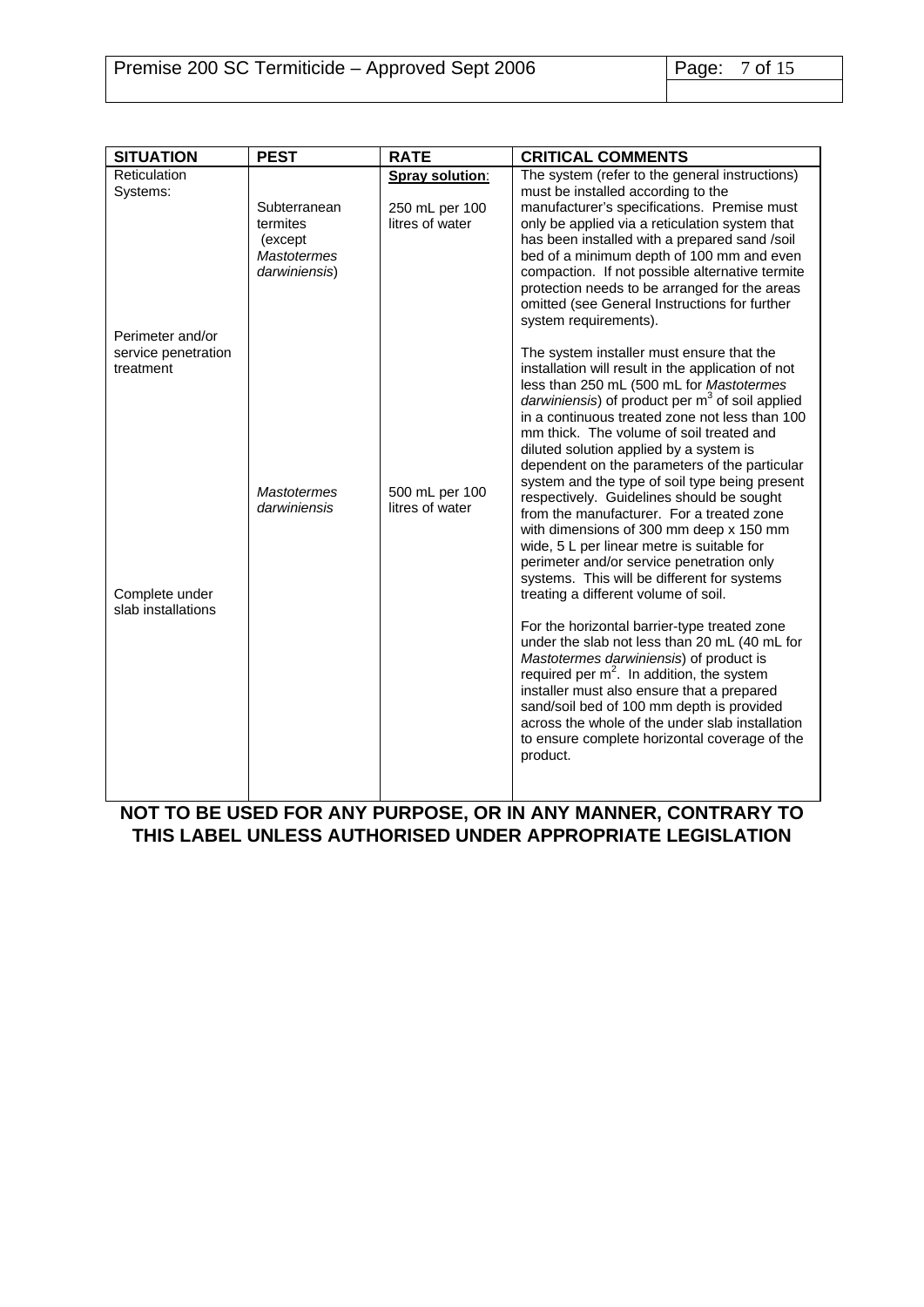#### **GENERAL INSTRUCTIONS**

Premise should be considered as part of a program involving the following steps:

- 1. locate nest and treat where possible;
- 2. repair or recommend repairs to leaks and drainage as a condition of warranty;

3. improve or recommend improvements to ventilation underneath structures;

- 4. ensure or recommend sub-floor areas be kept free of stored or waste timber;
- 5. application of soil treated zone;

6. advice to property owner or manager, that disturbing the soil treated zone e.g. with subsequent additions, alterations or landscaping etc may render the treatment ineffective unless re-applied or other actions undertaken.

7. continuing efforts to locate and treat the colony in the nest if not eliminated before application of soil treated zone.

8. Post-treatment inspection to confirm success.

9. ongoing inspections, at least annually, as recommended by AS3660 Series.

The purpose of a non-repellent chemical soil treatment for termite management is to establish a continuous chemical treated zone (horizontal and/or vertical as required) between the structure and termite colonies in the soil. The treated zone impedes termite activity and discourages concealed termite entry for the service period. A great deal of care needs to be taken to understand the construction of the building and to apply the spray solution in a manner which ensures a complete treated zone. If the treated zone is not complete or breached, then concealed termite entry may occur. It is sometimes not possible to form a complete treated zone around an existing structure in which case other termite management options and/or more frequent inspections will also need to be undertaken.

#### **Alterations to building to increase effectiveness of treatment**

Alterations include improvements to drainage and sub-floor ventilation, the removal of soil timber contact (e.g. railway sleeper retaining walls) and the provision of access to areas for regular inspection. Poor drainage including rainwater flowing around structure perimeter may compromise the chemical treated zone. **Drainage, ventilation and timber/soil contact problems need to be addressed before treatment.**

#### **Mixing**

To ensure good mixing:

1. Thoroughly clean the spray equipment to remove residues of other formulations from the equipment before using Premise for the first time; and

2. Prior to pouring, shake container vigorously. Then premix the required quantity of Premise with water in a clean bucket before adding it to the half filled spray tank then top up to full volume. Allow the contents of the tank to be re-circulated.

Note that at the recommended dilution rate Premise will usually dissolve to a clear solution with only a faint odour.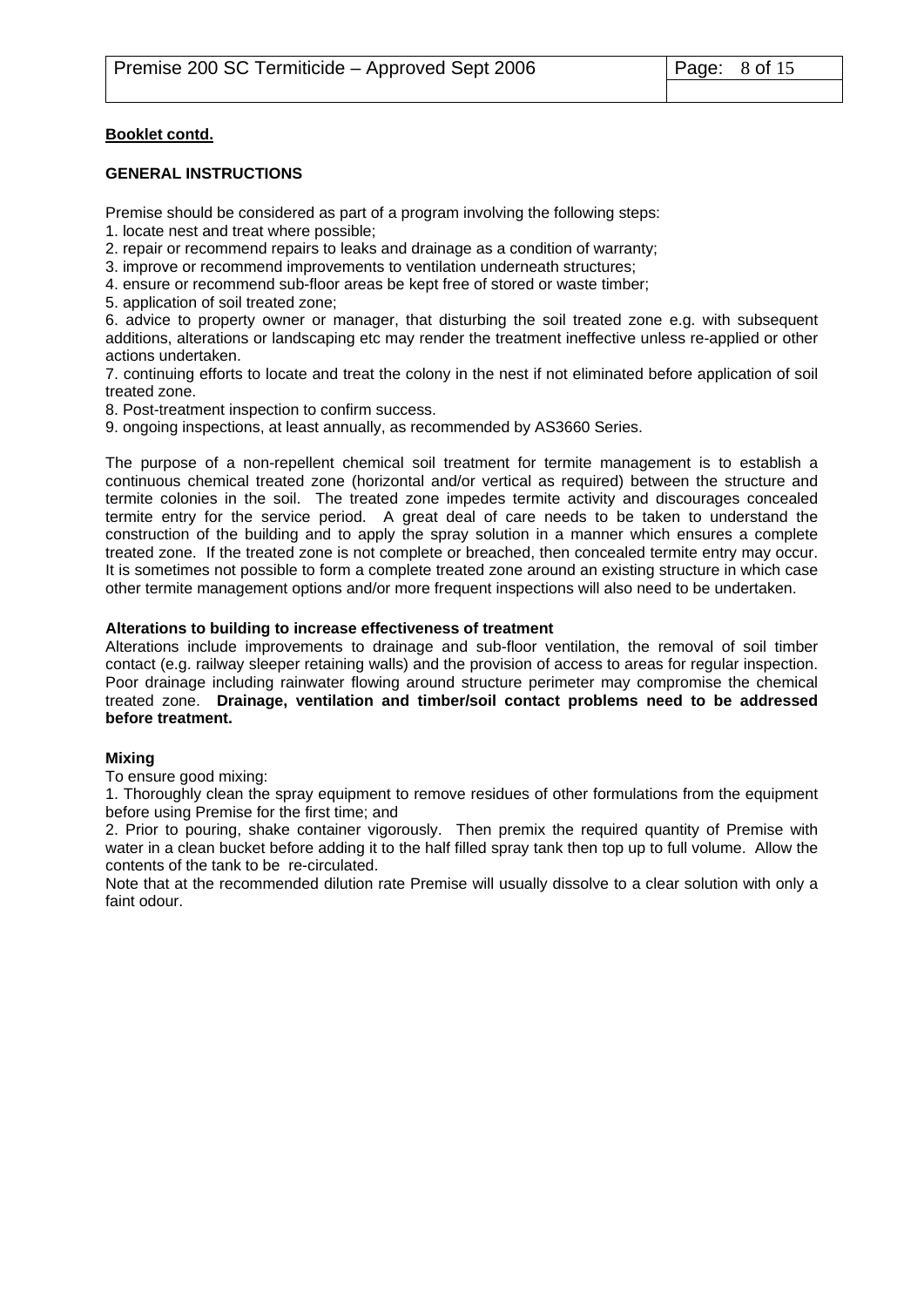#### **Soil preparation**

Some soils will be difficult to wet (eg. heavy clay soils) and there will be a greater chance of run-off of liquid from the surface; in these situations it will be necessary to loosen the soil to allow spray solution to percolate to form the treated zone; the soil should be scarified to a depth of at least 80 mm for horizontal barrier-type treatments and below the top of the footing for vertical barrier-type treatments, creating a trench to confine the spray solution to the area to be treated. It may be necessary to add a wetting agent to the spray solution in some situations to improve penetration.

In situations with very heavy soils the complete removal and replacement of the soil with a loam type is recommended in order to form the treated zone. Sandy soils or those based on decomposed granite (ie soils with very low organic matter) should not be used as the replacement material since it is unlikely that optimal residual activity will occur.

In situations where the surface of the soil is very dry or with sandy or porous soils it may be necessary to moisten the soil prior to application of the chemical to prevent loss through piping or excessive percolation.

Soil rodding in heavy clay soil can result in uneven distribution of chemical; the preferred method of installing a treated zone under such circumstances is to trench and backfill (and consider the replacement of soil if necessary).

It is recommended that application volumes given in the directions for use table be used wherever possible. However where soil conditions will not accept application of 100  $\text{L/m}^3$ , the concentration of PREMISE in the solution should be doubled to 500-1000 mL per 100 L and then apply 50 L/m<sup>3</sup> spray solution. When applying by injection through concrete to such soils, drill hole spacing should be reduced to 150 mm (1.5 litres per hole) before resorting to the application of higher concentrations in lower volumes.

#### **Treatment of existing buildings**

Authorised persons applying PREMISE 200 SC Termiticide should be familiar with Australian Standard AS3660 Series especially the section which specifies the procedures to apply a chemical soil barrier, and/or the appendix which shows the areas where barrier treatments should be applied to ensure no gaps in treatment.

#### **Treatment of new buildings**

PREMISE 200 SC cannot be used for the application of horizontal barrier-type treated zones prior to pouring a slab unless used in a reticulation system certified for that purpose. The initial under-slab treatment shall be applied through the reticulation system as soon as possible after a 28-day period following the placement of the slab, but not more than 60 days after placement.

#### **Reticulation systems**

The reticulation system used must be capable of establishing and maintaining complete and continuous treated zones around building perimeters, service penetrations and other possible termite entry points between the structure and the termite colonies in the soil (in accordance with the Australian Standard AS3660 series).

Reticulation systems suitable for this purpose are certified as meeting AS3660 by suitable persons or organisations with the relevant expertise in the area of termite management and engineering construction. The system must allow the application of a minimum 100 mm thick treated zone.

It is strongly recommended that the product user communicates with the builder and sub-contractor to ensure that the reticulation system is, or has been, installed according to the systems manufacturer's specifications and Australian Standard AS 3660 series. Reticulation systems which have been incorrectly installed are likely to increase the chances of the treated zone being compromised by termites.

#### **Thickness of treated zone**

It is recommended that the minimum thickness of any soil treated zone is 100 mm.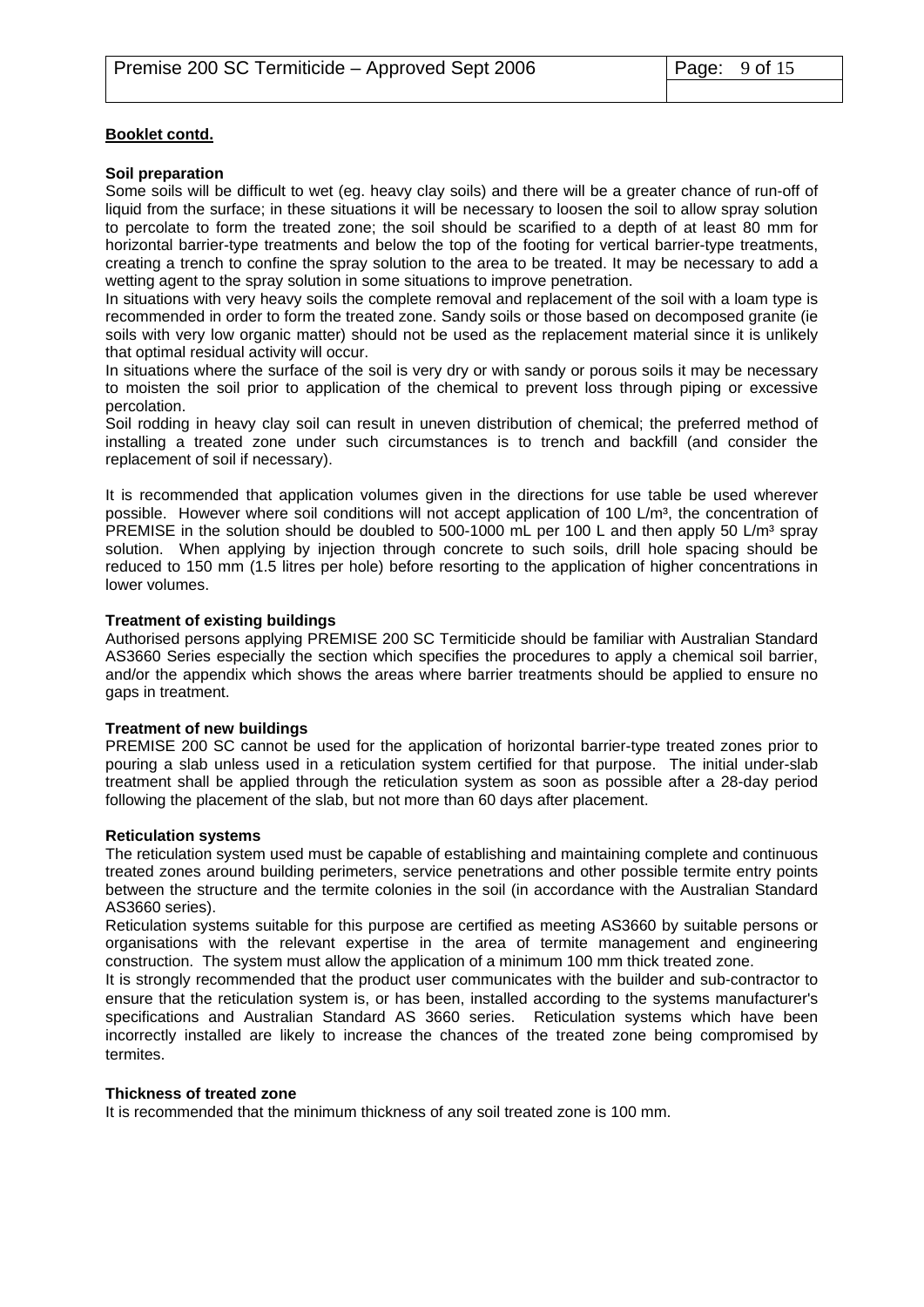#### **HORIZONTAL BARRIER-TYPE TREATMENTS**

This section describes the application of a treated zone intended to fulfil the treatment requirements of a horizontal barrier as per the Australian Standard AS.3660. (Refer to 'Service period' information) Horizontal treated zones are to be applied to deter termites from gaining concealed vertical access to the building sub-structure. Their application may not be necessary if the building construction is slab on ground and the slab can be determined to be an intact termite barrier. Vertical treated zones applied as external perimeters would still need to be employed (see below).

Full horizontal treated zones should cover all areas of sub-floor soil where there is inadequate access or where there is less than 400 mm clearance. Care must be taken to avoid spray shadows, e.g. behind piers.

It may be necessary to loosen the soil to allow the soil to percolate to form the treated zone. The treated zone should surround any connection between the building and the soil.

The use of a marker dye may assist in identifying soils that have been treated.

**Full horizontal treated zones beneath concrete slabs:** If termiticide needs to be injected through concrete slabs to create a horizontal treated zone; suitable application equipment should be used to inject termiticide through pre-drilled holes. Use a drill hole spacing between 150 and 300 mm and volumes sufficient to achieve minimum of 5 L spray solution per square metre.

#### **Partial horizontal treated zones along weaknesses or gaps in the physical barrier/slab:**

When drilling along cracks in slabs, expansion joints, walls and around service penetrations, holes should ideally be drilled no further than 150 mm from the crack, wall, expansion joint or service penetration and should be between  $150 - 300$  mm apart; where this is not possible because of the building construction these areas cannot be considered to be fully protected and this should be highlighted on paperwork provided to the building owner and subsequently these areas monitored more regularly than other treated areas.

As uneven distribution is likely when applying by this injection method through concrete (ie. under a slab), increase the application rate to at least 10 litres of spray solution per m². Use a slab injector fitted with a multi-directional tip. When applying through such structures the rod should be held vertically at 90 degrees to the slab and rotated during application to ensure even distribution. Ensure a strong seal with the top of the drill hole to minimise leakage and that drill holes are plugged after treatment.

If soil subsidence has occurred beneath the concrete, the use of a foam carrier may assist in treating critical areas.

The following table shows the recommended volume of spray solution required per hole at various drill hole spacings for full horizontal treated zone application.

| Soil type  | Hole<br>spacing  | Number of holes per<br>square metre | Volume per hole to<br>achieve $5 L/m2$                     |
|------------|------------------|-------------------------------------|------------------------------------------------------------|
| Heavy clay | 150 mm           | 36                                  | 0.15 L (150 mL)<br>$36 \times 0.15 =$ approx $5 \text{ L}$ |
| Clay loams | 200 mm           | 25                                  | 0.20 L (200 mL)<br>$25 \times 0.2 = 5$ L                   |
| Loams      | 250 mm           | 20                                  | 0.25 L (250 mL)<br>$20 \times 0.25 = 5$ L                  |
| Sands      | $300 \text{ mm}$ | 17                                  | 0.30 L (300 mL)<br>$17 \times 0.3$ = approx 5 L            |

Drill holes should be filled with a moisture proof compound after application to prevent sub-slab moisture rising.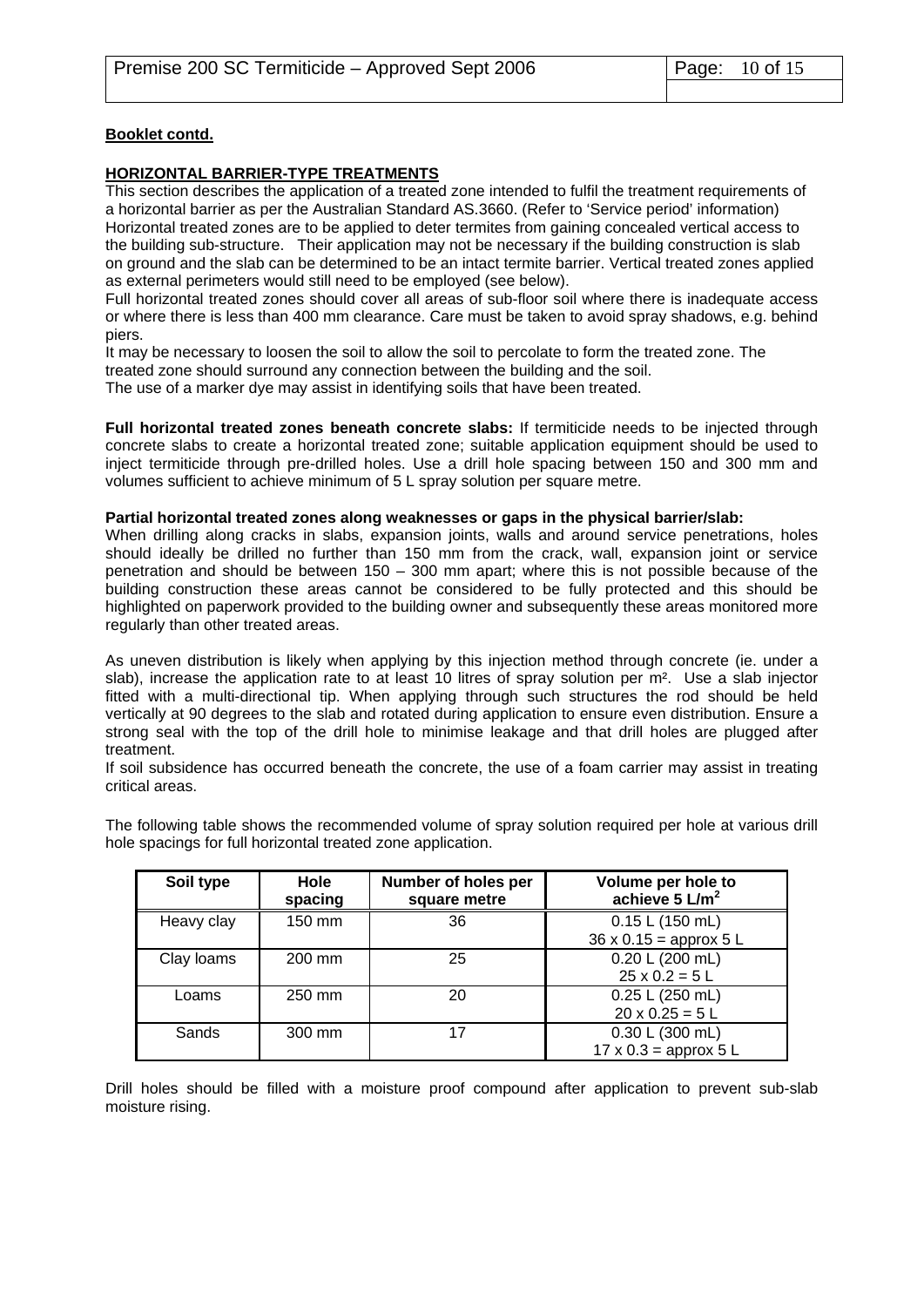#### **VERTICAL BARRIER-TYPE TREATMENTS**

This section describes the application of a treated zone intended to fulfil the treatment requirements of a vertical barrier as per the Australian Standard AS.3660. (Refer to 'Service Period' information) Vertical treated zones are to be applied to deter termites from gaining concealed horizontal access to a building or structure. The application of at least 100 litres of spray solution per cubic metre of soil is required. They can be created by either trenching and treating soil as it is backfilled (the preferred and most effective method) or by a combination of trenching and soil rodding at the bottom of the trench. Vertical treated zones must extend down to 100 mm below the top of the solid footings if they are to be complete. Where a horizontal treated zone is also used the vertical treated zone must be continuous with it.

Note that termites may gain access behind engaged piers against single brick walls unless the soil is treated on both sides of the wall down to the footing.

Vertical treated zones should be at least 150 mm wide with 1.5 litres of spray solution applied per linear metre per 100 mm depth of treated zone. In most cases the product will soak into the soil below this depth so a minimum rate of 5 L per linear metre is recommended (ie. to achieve a treated depth of approx 300 mm). Any variation of dimensions needs to be re-calculated on the basis of applying 100 litres of prepared spray per cubic metre of soil. When using soil rodding equipment to inject termiticide into the bottom of a trench the distance between each rod insertion should be no greater than 150 mm.

#### **Creating a vertical treated zone via drilling and injecting through concrete**.

Where trenching and treating soil is not possible (eg. concrete paths and driveways), drilling and injection of termiticide may be required. Holes should be drilled between 150-300 mm apart and application volumes varied in order to achieve application rates of 100 L termiticide per cubic metre of soil.

The following table shows the recommended volume of spray solution required per hole at various drill hole spacings.

| Hole spacing (mm) | Litres per hole | Soil type  |
|-------------------|-----------------|------------|
| 150               | 1.5             | Heavy clay |
| 200               | 2.0             | Clay loams |
| 250               | 2.5             | Loams      |
| 300               | 3.0             | Sands      |

Drill holes must be resealed after application.

#### **EXTERNAL PERIMETER TREATED ZONES:**

An external perimeter treated zone should be a minimum of 150 mm wide, a minimum of 80 mm deep and extend not less than 50 mm below the lowest point where the construction below grade could allow concealed termite ingress (or not less than 50 mm below the top of the footing where the building fabric could allow concealed termite ingress).

Application considerations should reflect the installation of vertical barrier-type treatments.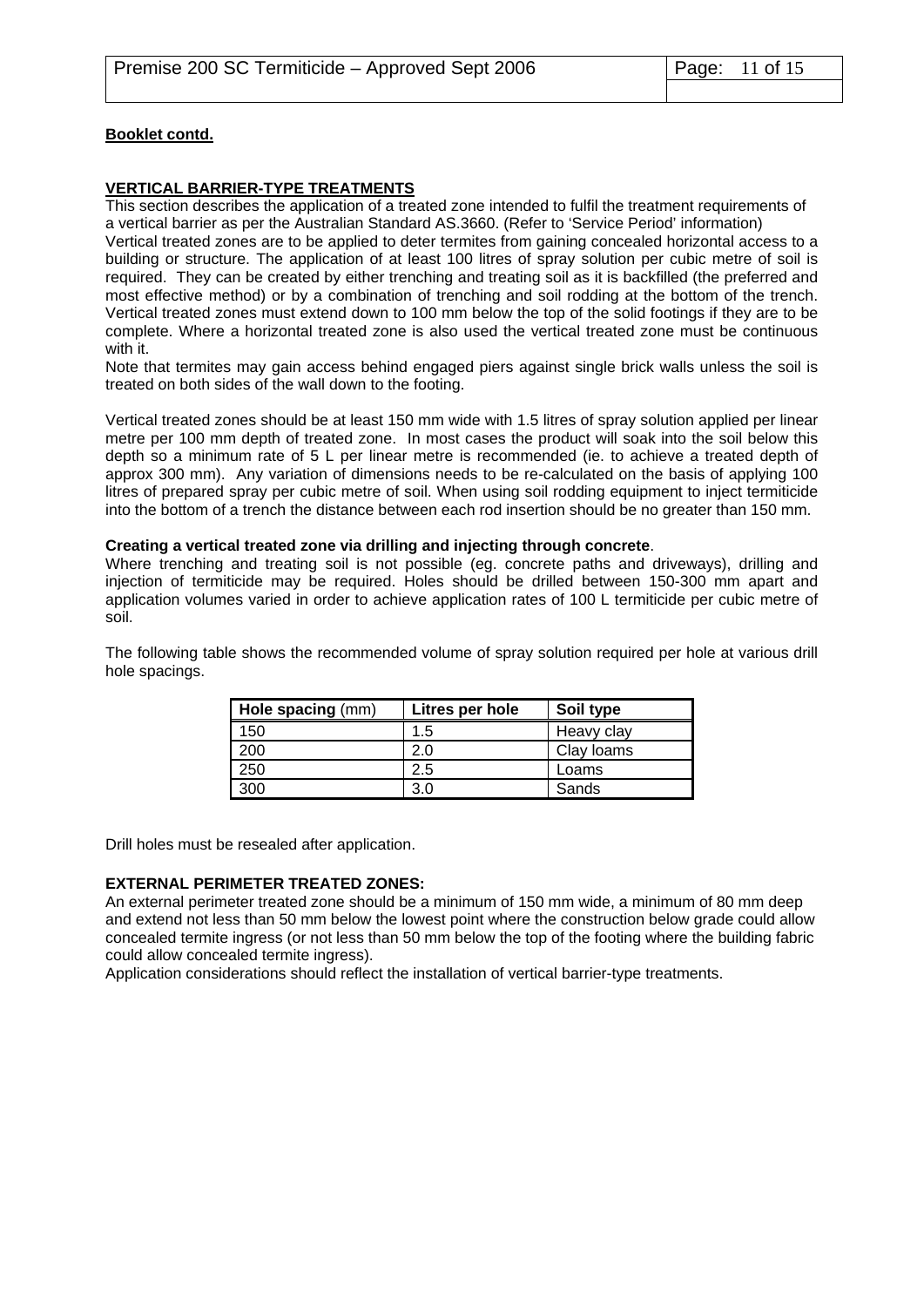**Foam carriers** may be useful in ensuring that a more even distribution is achieved. However it is important that the foam application be calibrated to ensure that adequate amounts of PREMISE formulation are applied, depending on the type of foaming application. Where wet foam is used as a means of assisting delivery of a horizontal or vertical treated zone under concrete the horizontal or vertical barrier-type requirements in terms of volume of PREMISE dilution used must be met.

Mix the appropriate concentration of PREMISE in water and add the manufacturer's recommended quantity of foam agent (see table below for foaming recommendations). Apply sufficient volume of PREMISE foam alone or in combination with liquid solution to provide a continuous treated zone at the recommended rate.

|                                             |                              |                             |                                                 | Overview of mixing rates to create foam from enough                      |                                             |
|---------------------------------------------|------------------------------|-----------------------------|-------------------------------------------------|--------------------------------------------------------------------------|---------------------------------------------|
|                                             |                              |                             | PREMISE 200SC to treat 1 m <sup>3</sup>         |                                                                          |                                             |
| <b>PREMISE</b><br><b>200 SC</b><br>$(mL)^*$ | <b>Litres</b><br>οf<br>water | Foam<br>expansion<br>ratio  | <b>Nominal</b><br>expanded<br>volume of<br>foam | <b>Concentration</b><br>of liquid<br>(ie liquid<br>component of<br>foam) | Foam<br>type                                |
| 12.5<br>$(2.5$ g active<br>ingredient)      | 5                            | 1:1<br>(i.e. not<br>foamed) | 5L                                              | 0.05%                                                                    | Not<br>applicable<br>(standard<br>solution) |
| 12.5                                        | 2.5                          | 5:1                         | 12.5L                                           | 0.1%                                                                     | wet foam                                    |
| 12.5                                        | 5                            | 5:1                         | 25 L                                            | 0.05%                                                                    |                                             |
| 12.5                                        | 2.5                          | 10:1                        | 25 L                                            | 0.1%                                                                     |                                             |
| 12.5                                        | 5                            | 10:1                        | 50L                                             | 0.05%                                                                    |                                             |
| 12.5<br>12.5                                | 2.5<br>5                     | 20:1<br>20:1                | 50 L<br>100 L                                   | 0.1%<br>0.05%                                                            | very dry<br>foam                            |

| \*Add the manufacturer's recommended quantity of foam agent to the Premise solution | It is important to note that the expanded volume of foam contains more air than liquid and that the concentration of imidacloprid is only based on the initial volume that is mixed.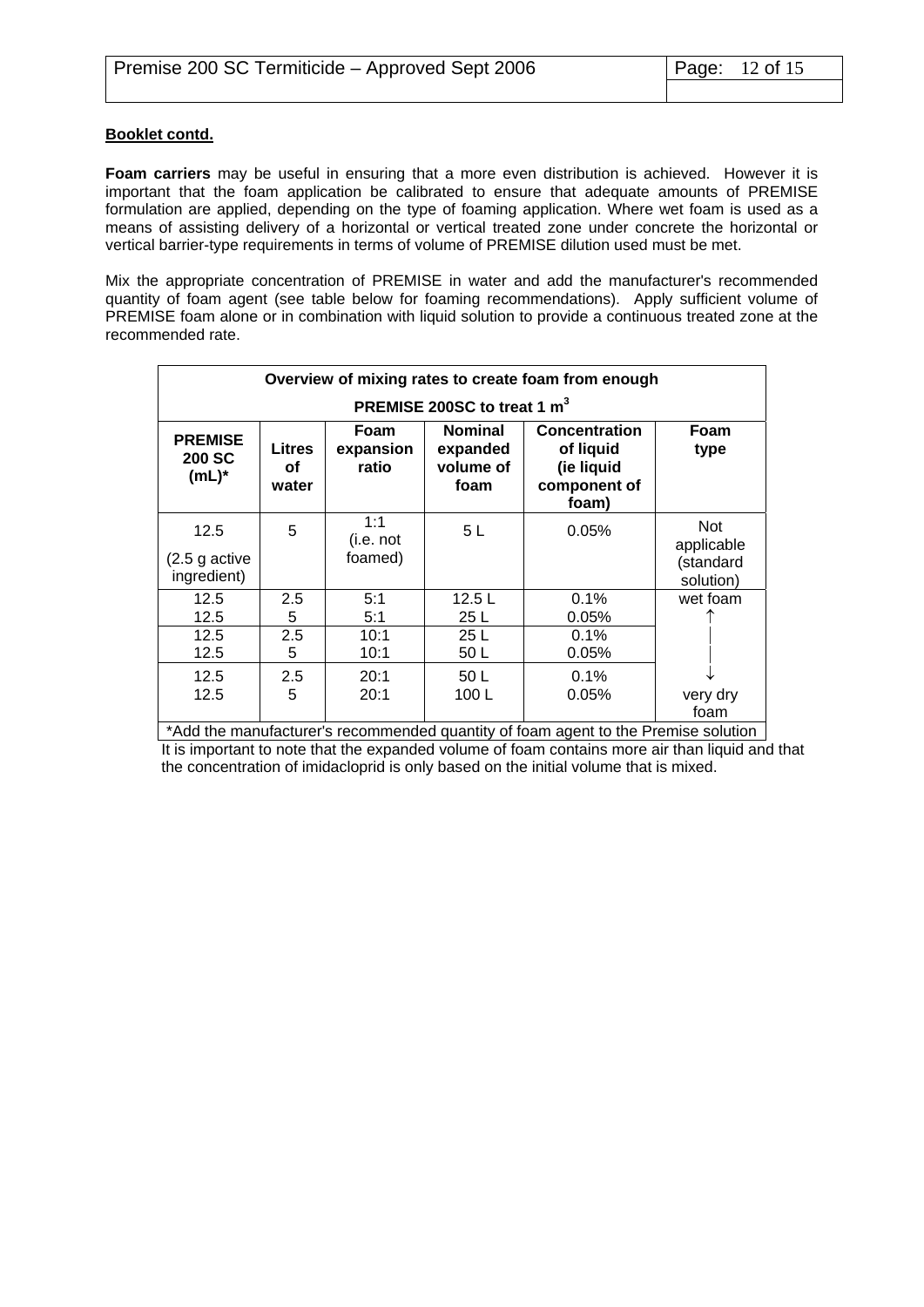#### **Use as a dry foam for direct application to areas of termite activity:**

For treatment of termite nests, application to wall voids or others areas of termite activity remote from the nest only the 0.05% treatment rate should be used.

It is recommended that the volume of space to be treated be estimated first prior to mixing quantities of foam. If the volume to be treated is significantly less than 50 or 100 L then the amount of Premise concentrate and water used needs to be adjusted to maintain the concentration of 0.05% in the target volume. Examples of this are illustrated below:

| <b>Volume of</b><br><b>Premise</b><br>concentrate (mL) | <b>Amount of active</b><br>ingredient<br>(g) | <b>Volume of</b><br>water | <b>Expansion ratio</b><br>of foam | <b>Volume of foam</b><br>to be expected |
|--------------------------------------------------------|----------------------------------------------|---------------------------|-----------------------------------|-----------------------------------------|
| 12.5                                                   |                                              |                           | 20:1                              | 100                                     |
| 1 U                                                    |                                              |                           | 20:1                              | 80                                      |
| 7.5                                                    |                                              |                           | 20:1                              | 60                                      |
|                                                        |                                              |                           | 20.1                              |                                         |

#### **Colonies not in contact with ground**

Occasionally, subterranean termites establish a colony in a building without having contact with the soil because they have access to a continuous supply of moisture (eg. faulty plumbing or leaky roof). Such colonies may not be affected by a soil treatment alone and should be treated by direct nest application (such as with the dry foam recommendations referred to above; with the ready-to-use PREMISE Foam Insecticide) or by other indirect procedures (eg. use of a colony eradicant dust or baiting system).

#### **Re-inspection**

Re-inspection within 3 months of treatment is recommended.

#### **Service Period**

Data from Australian trials and seven years of commercial use has shown that a correctly administered application of PREMISE can deter concealed entry by subterranean termites (except *Mastotermes)* for five years in areas South of the Tropic of Capricorn. A minimum period of two years applies for all other areas and one year for *Mastotermes* in all areas.

The actual period of protection will depend on regional and site specific details such as termite pressure, climatic and soil conditions and subsequent soil disturbance. Users are advised to contact Bayer Environmental Science directly on 1800 804 479 for more specific advice for your area if required.

Data from Australian trials has demonstrated that termites can travel through the treated zone under extreme conditions; however termite activity subsequently ceased in the trial where this occurred, indicating that the protective effect conferred by the Premise treated zone can still be effective even if penetration through the barrier occurs. Following the expected periods indicated above the treated zone may still therefore exhibit delayed mortality or other sub-lethal effects leading to death of termites or reduction in their ability to cause damage (ie. impeding termite activity and deterring concealed entry). The relationship between delayed mortality and cessation of feeding damage has not been entirely quantified and if in doubt more regular monitoring is recommended as appropriate for the level of activity identified. To re-establish the conventional treated zone re-application at full rates is required.

Regular competent inspection is recommended as part of an ongoing termite management programme. Inspections should be carried out at least annually and concurrently, efforts be made to eliminate termite colonies in the area.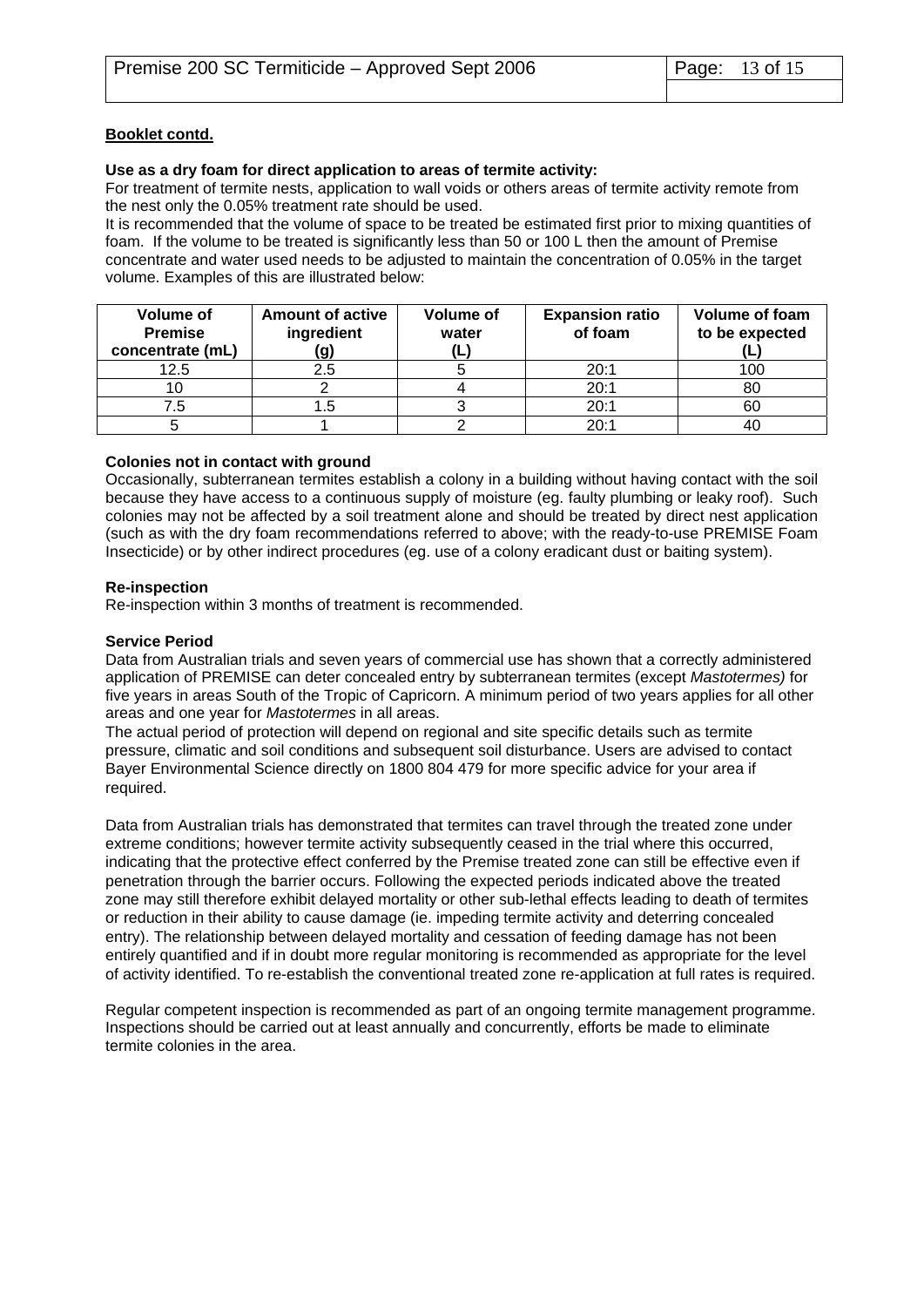## **Protection of Wildlife, Fish, Crustaceans and Environment**

Do NOT contaminate ponds, waterways and drains with this product or used container.

| <b>Bayer Environmental Science</b><br>A Business Group of<br><b>Bayer CropScience</b>                                                                                                            |
|--------------------------------------------------------------------------------------------------------------------------------------------------------------------------------------------------|
| <b>Bayer Environmental Science</b><br>Bayer CropScience Pty Ltd<br>ABN 87 000 226 022<br>391-393 Tooronga Road<br>Hawthorn East, Victoria 3123<br>Telephone (03) 9248 6888<br>www.bayeres.com.au |